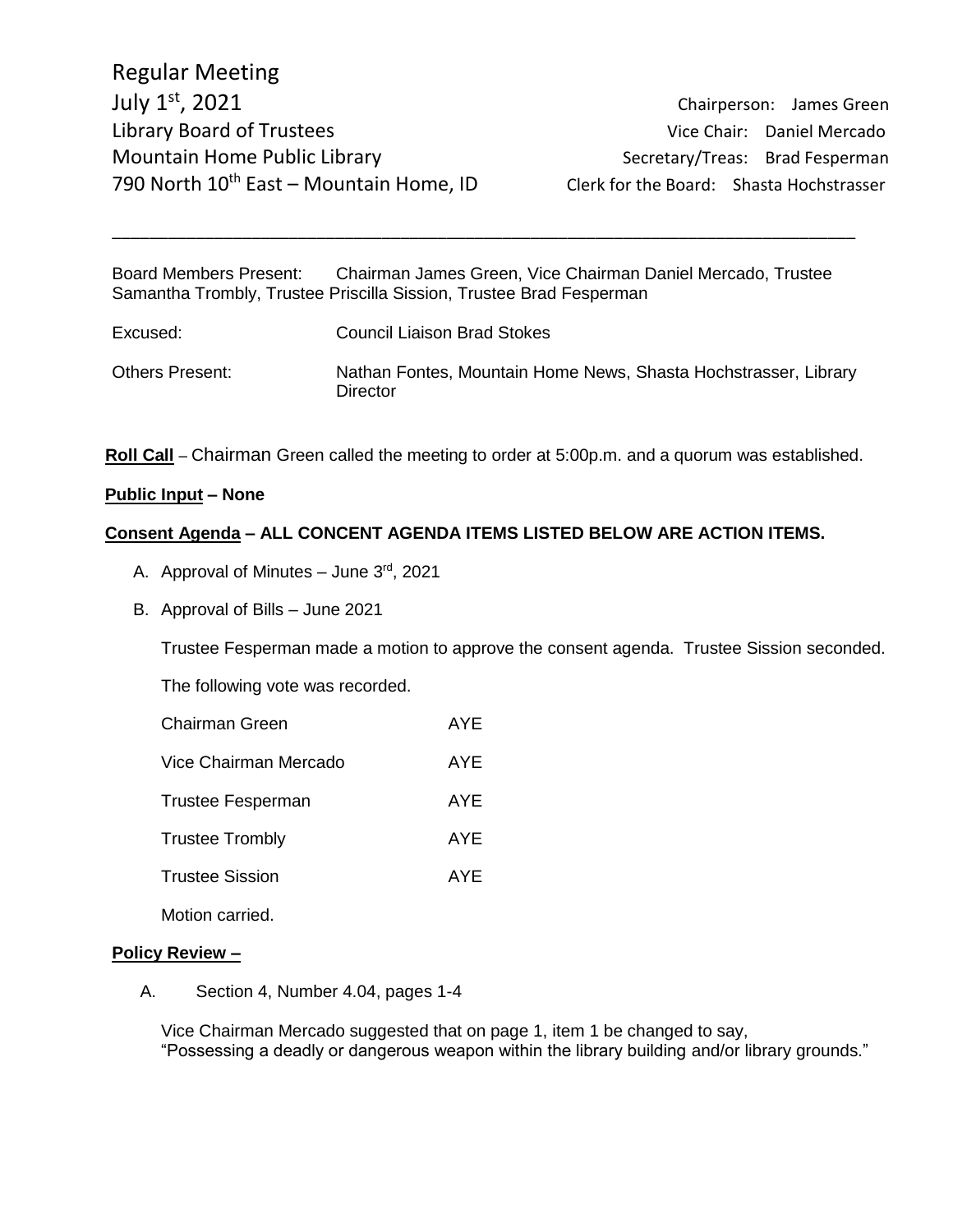Chairman Green made a motion to approve Policy Section 4, Number 4.04, pages 1-4 with suggested revision made to pages 1, item 1. Trustee Trombly seconded.

The following vote was recorded.

| <b>Chairman Green</b>    | AYE |
|--------------------------|-----|
| Vice Chairman Mercado    | AYE |
| <b>Trustee Fesperman</b> | AYE |
| <b>Trustee Trombly</b>   | AYE |
| <b>Trustee Sission</b>   | AYE |
| Motion carried.          |     |

## **Old Business –**

A. Action Item: Items removed from the consent section.

None.

- B. Discussion: HVAC Update On June 10<sup>th</sup>, Director Hochstrasser had ACCO come out to look at the HVAC units after smelling smoke and the thermostat in the director's office had stopped working. They reported that one of the older HVAC unit's motor burned up and shorted the thermostat along with burning a hole through the case. They were able to switch out with a replacement motor and thermostat the next day.
- C. Discussion: Roof Leak Update One June  $10<sup>th</sup>$ , a staff member noticed a leak near the mystery section where the support beam is located. Director Hochstrasser called the roofing company who came out at said the roof was fine but there is a leak in the drainpipe. The director then called a local plumber who closed the leak.
- D. Discussion: Computer Lab Update Currently the computer lab is having issues with the software DeepFreeze being able to merge with Envisionware software so that patrons can log onto the computer and their information is wiped after they log off. IT is in the process of troubleshooting why there's a disconnect. The director will keep the library board updated with any changes.

## **New Business –**

A. Action Item: Items removed from the consent section.

None.

B. Action Item: Discussion/Decision Replacement Servers for Video Server/AppServer/Domain Controller MT Library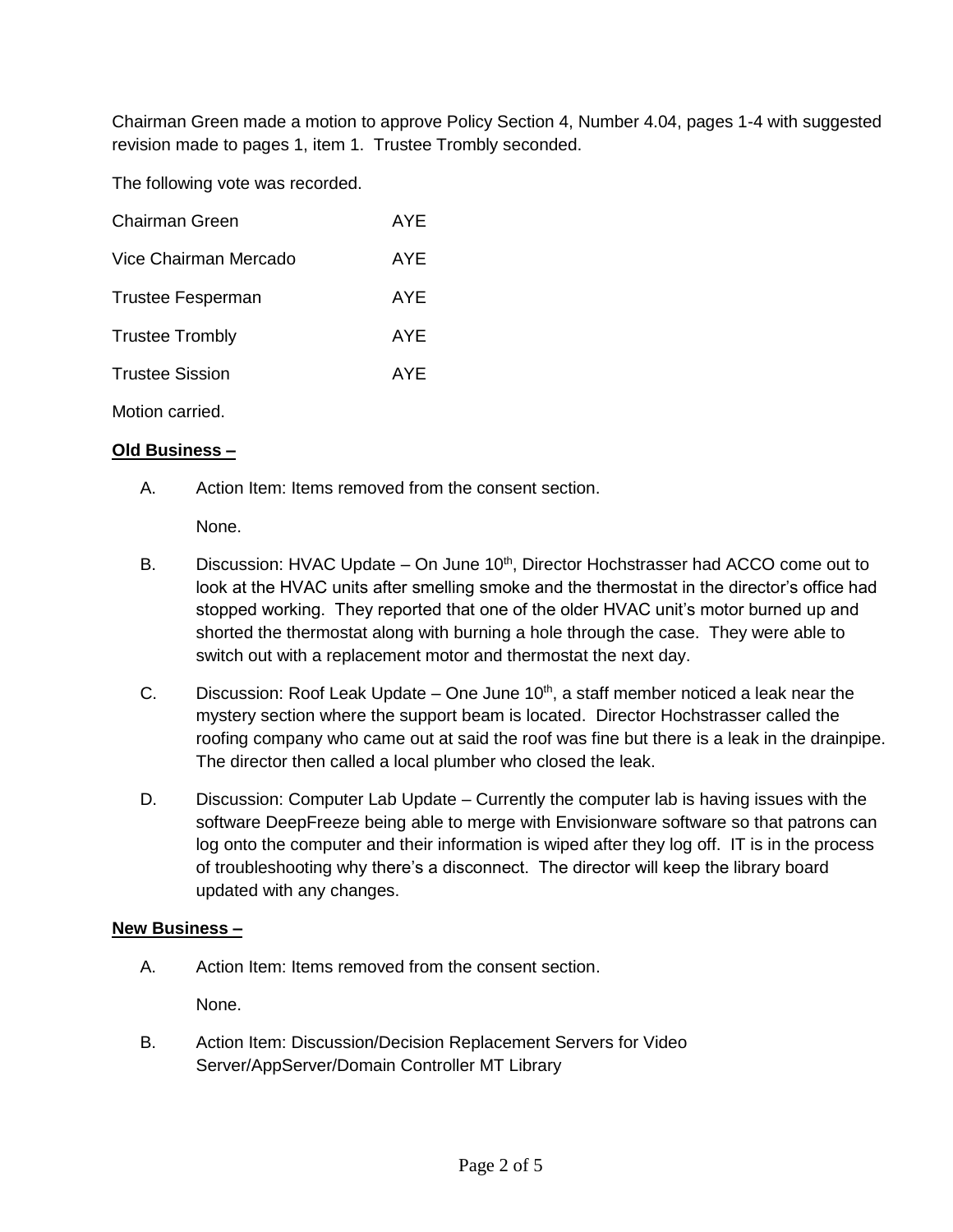The director explained that IT had stressed the need to replace the servers due to its age and functionality. IT gave details on the current server having been released in 2009 with a ship date of Aug 2, 2010. IT explained that typically a server is considered end of life 5 to 7 years after ship date from manufacture. IT presented a quote for a new server to replace the old system. Director Hochstrasser recommended to the library board to approve the replacement by using the levy funding available. Currently the levy balance is \$53,224.00. If used to purchase the equipment, the balance would then be \$27,949.09. Trustee Fesperman asked what happens to the old equipment. Director Hochstrasser said she could ask IT but imagines that the due to the age, there might be a lack of benefit to utilize elsewhere.

Trustee Fesperman made a motion to approve the purchase of the replacement servers quote presented by Allied Business Solutions. Trustee Sission seconded.

The following vote was recorded.

| Chairman Green         | AYE |
|------------------------|-----|
| Vice Chairman Mercado  | AYE |
| Trustee Fesperman      | AYE |
| <b>Trustee Trombly</b> | AYE |
| <b>Trustee Sission</b> | AYF |

Motion carried.

### **Director Report –**

### *Old Business*

**Summer Reading Program** – July 10<sup>th</sup> is the last day of the Summer Reading Program. 434 participants have signed up as of July 1<sup>st</sup>.

Total books read =  $3.259$ ; Total Minutes read =  $77.209$ 

We had 325 people come to our Family Night with Corbin Maxey.

**Stucco Repair** – Still looking for leads and putting out requests however I had a company come out on 06/23/2021 and he told me he'd get a quote put together soon. Due to the big difference in pricing I've received so far, I may collect 5 bids just to give us a better idea services available.

**Hiring Update –** Summer Internship & New Hire have been great additions. Our intern Alicia has been a big help with the Summer Reading Program along with making sure the kids section looks neat and tidy.

**Coffee shop/Vending Machine money –** The last two weeks have brought in \$60 - \$70 a week. Total amount accumulated in the month of June was \$217.51.

## **In-House Youth Programming Resumed** –

### **Mondays –**

10:30 Parks & Rec Adventure Camp Library Visit Summer School Class Visits Virtual Yoga (on social media) Summer Reading Program Reporting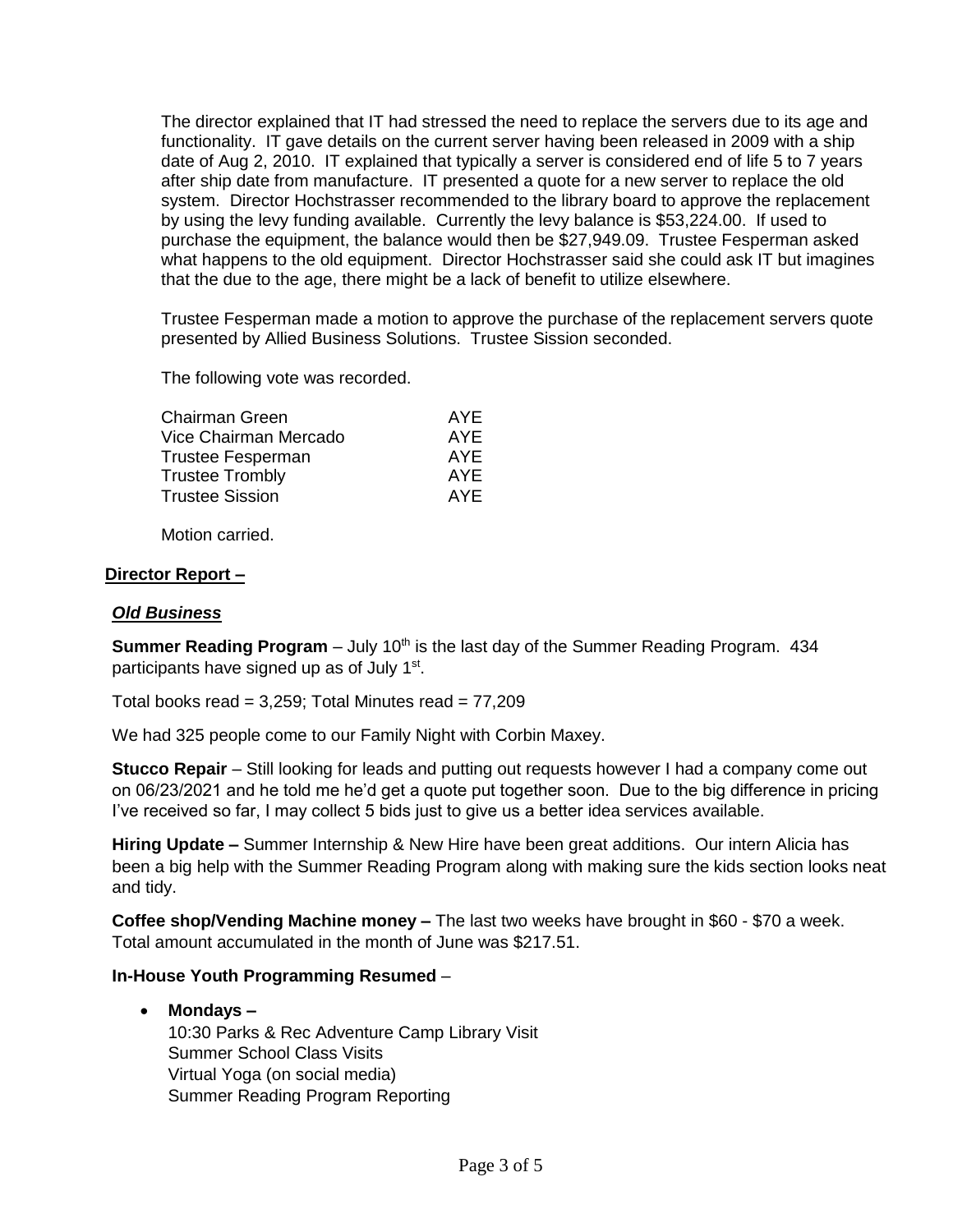# **Tuesdays –** 10:30 Bilingual Storytime 11:00 Storytime Club Summer Reading Program Reporting **Wednesdays –**

- 10:00 10:30 Music & Movement (just added) 11:30 - Noon Music & Movement Summer Reading Program Reporting
- **Thursdays –** Virtual Magic Trick Tutorial (on social media) Summer Reading Program Reporting
- **Fridays –** 10:00 – 10:30 Music & Movement (just added) 11:30 - Noon Music & Movement Summer Reading Program Reporting
- **Saturdays –** Summer Reading Program Reporting

# *New Business*

# **June 2021 Overview Stats –** June 1<sup>st</sup> – June 24<sup>th</sup>

## **Physical Circulation Increase percentages comparison May/June**

- 1. Youth Easy Reader Level #2 252.27%
- 2. Youth Easy Reader 178.72%
- 3. Youth picture Book 102.01%
- 4. Youth Easy Readers 73.33%
- 5. Youth Fiction 62.95%
- 6. Youth Graphic Novel 58.00%
- 7. Teen Graphic Novel 47.87%
- 8. Youth Non Fiction 39.20%
- 9. Youth Board Books 33.33%
- 10. Teen Fiction 15.44%
- 11. Adult Fiction 3.49%
- 12. Movie Collection 0.37%

## **CPR Training -**

I've connected with Don Nesbitt from the Red Cross and he will be providing staff with CPR training during the month of July. It will be a blended training of online/hand-on (5.5 hours).

The Library Board recommended that the director find an entity that would be able to do the training possibly for free. Director Hochstrasser said she would makes some calls.

## **Continued Education Webinars –**

 $Mark - 1$ Jessica – 4 Bianca – 2